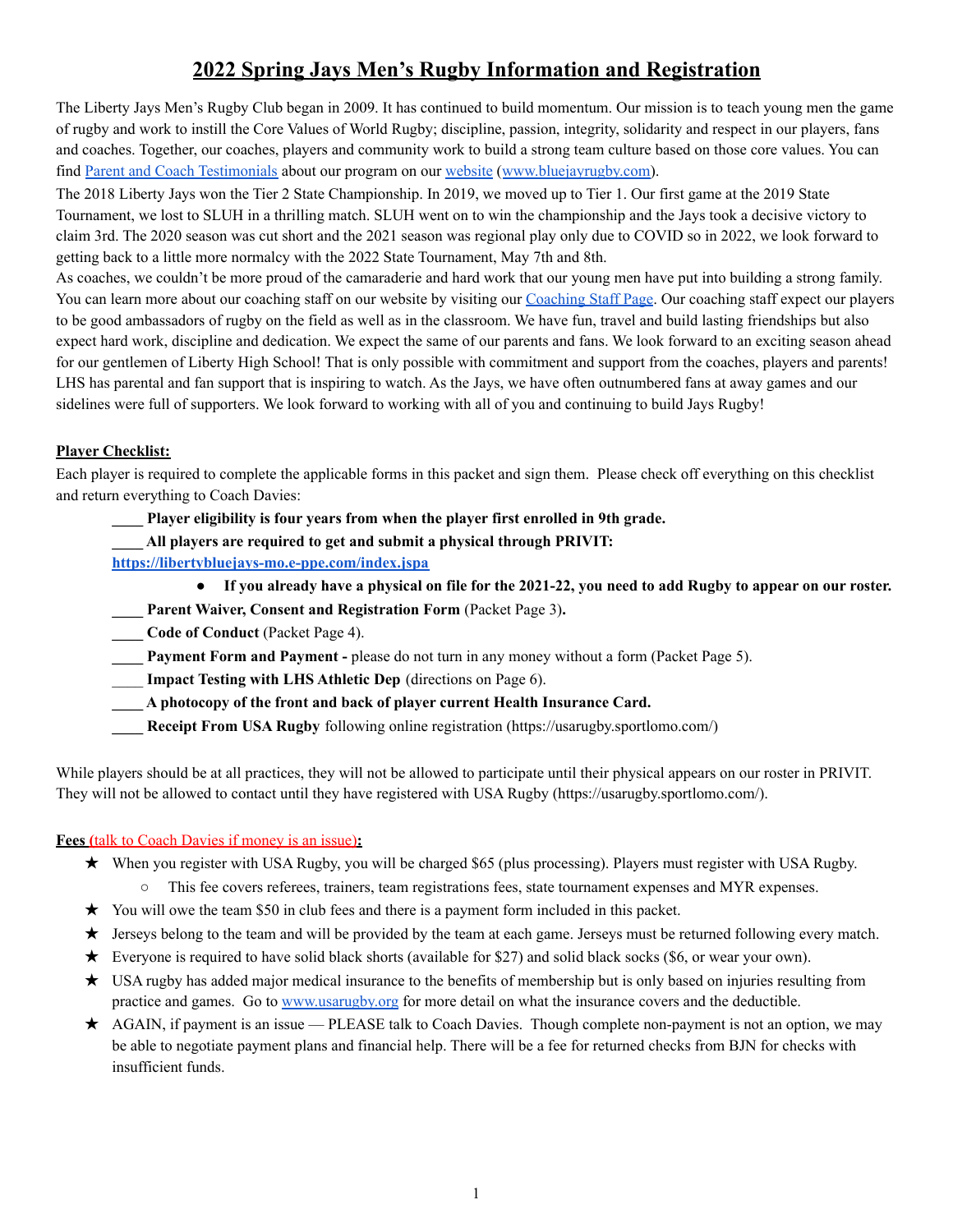#### **Practice:**

- ★ Players can participate fully in practice once they have a completed physical in PRIVIT, turned in paperwork and registered with USA Rugby.
- ★ Practice is mandatory and essential for the safety of all players. Players are expected to be at every practice and be on time for practice. **Players must report absences through the website prior to the missed practice**. On time means cleats on and ready at start time.
- ★ Practices are Monday, Wednesday and Thursday from 4:15 to 6:15 starting at LHS Practice Football Field. Rugby is a contact sport. If you are not at practice, the coaching staff cannot, with confidence, put you on the field. Attendance will be taken. Practice will move to Liberty Oaks Elementary and in the past, the district provided a shuttle.

#### **Practice Rules:**

- ➢ Please always have a mouth guard at practice and bring your own water.
- $\geq$  Always remember to pack tennis shoes and cleats in case we need to be inside.
- $\triangleright$  Respect the building and those in it at all times. Please be perfect gentlemen at all times.
- ➢ Snow days for Liberty Public School District also cancels practice.
- $\triangleright$  Players are expected to come to practice in appropriate activewear to participate in an active, outdoor, contact sport.

#### **Tournaments/Home Games:**

We have played home games at LHS's stadium and Hodge Park Rugby Field. The State Tournament is May 7th and 8th.

#### **Volunteers:**

It is our goal to involve as many parents in our rugby club as possible. We wish to invite all parents to attend each game and travel with us. It is our mission to teach rugby properly so your sons can enjoy a game that offers them camaraderie, fitness, a great community and commitment to being an ambassador for their sport. Proper training and coaching reduces the risk of injury, which is a possibility in any contact sport. As coaches and promoters of the game, we have your son's health and safety in mind at all times. We need several parents to volunteer to lead several duties, to allow the coaching staff to focus on coaching. If you would be interested in leading or working in any of the following areas please let Coach Davies know as soon as possible:

- ★ **Fund-raising**: To avoid an extreme rise in team dues, fund-raising is vital and all players are required to participate. The team needs a parent (or multiple parents) to plan and organize fundraisers.
- ★ **Jersey Duty**: We need parents who would volunteer to wash the jerseys after each match. They are to be washed and hung to dry and folded back in the boxes for the next match, preferably in numeric order.
- ★ **Water Bottle Duty**: We need parent volunteers to also take the water bottles home to wash them and bring them back full for the next match.
- **★ Team Apparel**: We need a player/parent to take on the project of designing some team apparel. These would serve as a fundraiser for the team as well as a positive and professional way to promote the team and sport. Designs will need to be approved by the coaching staff.
- ★ **Concessions Coverage:** We need parents to help cover these events and I would appreciate a parent who was willing to be the contact for this with the athletic department.

#### **Injuries:**

Rugby is a contact sport, and like any other contact sport injuries happen on occasion. Your child's safety is of the utmost importance to our coaching staff and will always be valued more than any competition. If the injury is significant and they are required to seek professional medical attention, we want to make sure they are healed properly before returning to play. That means each player will be required to see the LHS Trainers, bring a signed note clearing your child for returning to play like any other athlete.

If your child is suspected of a concussion, it is required that professional medical personnel examine them the day of the injury. If it is confirmed they received a concussion your child will not be allowed to return to participating in practice until following the MSHSAA Return to Play Protocol and will only be introduced back to play slowly with non-contact practice at first. Your child will also need a doctor's note clearing them to return back to practice and play with the team. Your child is more important to us the rest of his life than for one game or season so making sure your players are being honest about their health is very important.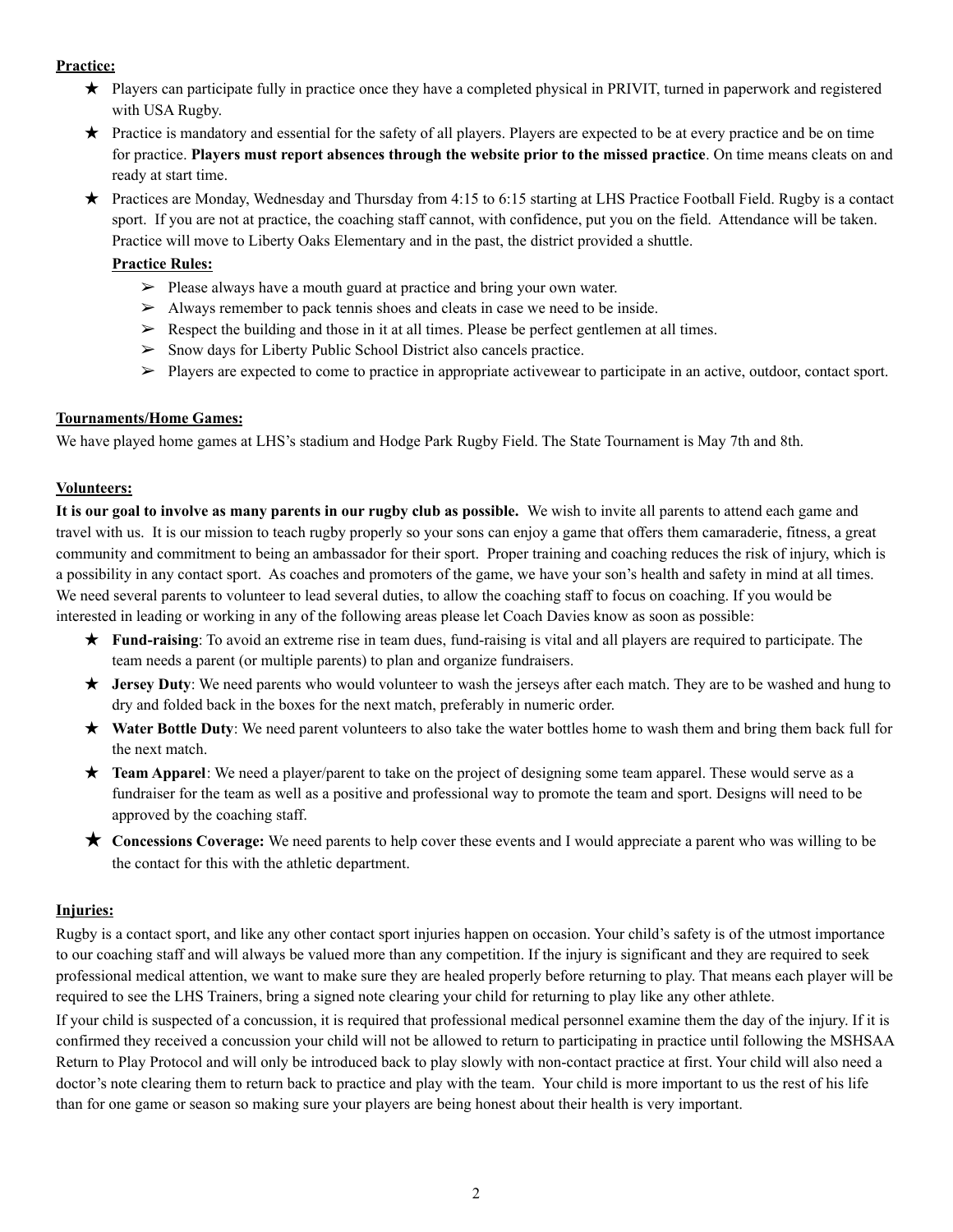#### **Parental Waiver, Consent and Registration Form**

As a parent or legal guardian of  $\blacksquare$ , I hereby give my full consent and approval for my child to participate as a member of the Liberty Jays Rugby Football Club in practices, games, various camps and activities.

I understand that there are certain risks inherent in playing the sport of rugby, and I am willing to assume these risks on behalf of my child. I hereby certify that my child is healthy and has no physical or mental disabilities or infirmities that would restrict full participation in these activities, except as listed below.

In addition to giving my full consent for my child's participation, I do hereby waive, release and hold harmless the Liberty Jays R.F.C., coaches, sponsors, supervisors, volunteers, trainers, and any facilities hosting team practices or games for any injury that may be suffered by my child in the normal course of participation in the activities incidental thereto, whether the result of negligence or any other cause.

I give permission for my child to be transported to practice, games or events by a parent, guardian, and/or member of the team or coach of the Liberty Jays R.F.C. In an emergency, if I cannot be reached immediately, I authorize Tracey Davies or another member of the coaching staff or affiliated parent to give my insurance information on my behalf to have my child treated.

I give the administration, teachers and staff of my student's school permission to contact my child's coach in regard to their academic and behavioral performance at school in order to ensure a positive alliance for my student's success at school.

#### **PLAYER INFORMATION (please print all information neatly):**

| PARENT/GUARDIAN INFORMATION:                                                                              |  |  |  |  |  |  |
|-----------------------------------------------------------------------------------------------------------|--|--|--|--|--|--|
|                                                                                                           |  |  |  |  |  |  |
|                                                                                                           |  |  |  |  |  |  |
|                                                                                                           |  |  |  |  |  |  |
|                                                                                                           |  |  |  |  |  |  |
| <b>MEDICAL/ADDITIONAL EMERGENCY CONTACT INFORMATION:</b>                                                  |  |  |  |  |  |  |
|                                                                                                           |  |  |  |  |  |  |
| Policy Holder and Number:                                                                                 |  |  |  |  |  |  |
|                                                                                                           |  |  |  |  |  |  |
|                                                                                                           |  |  |  |  |  |  |
| I have read the above information, agree to the parent waiver and assure that all information is correct. |  |  |  |  |  |  |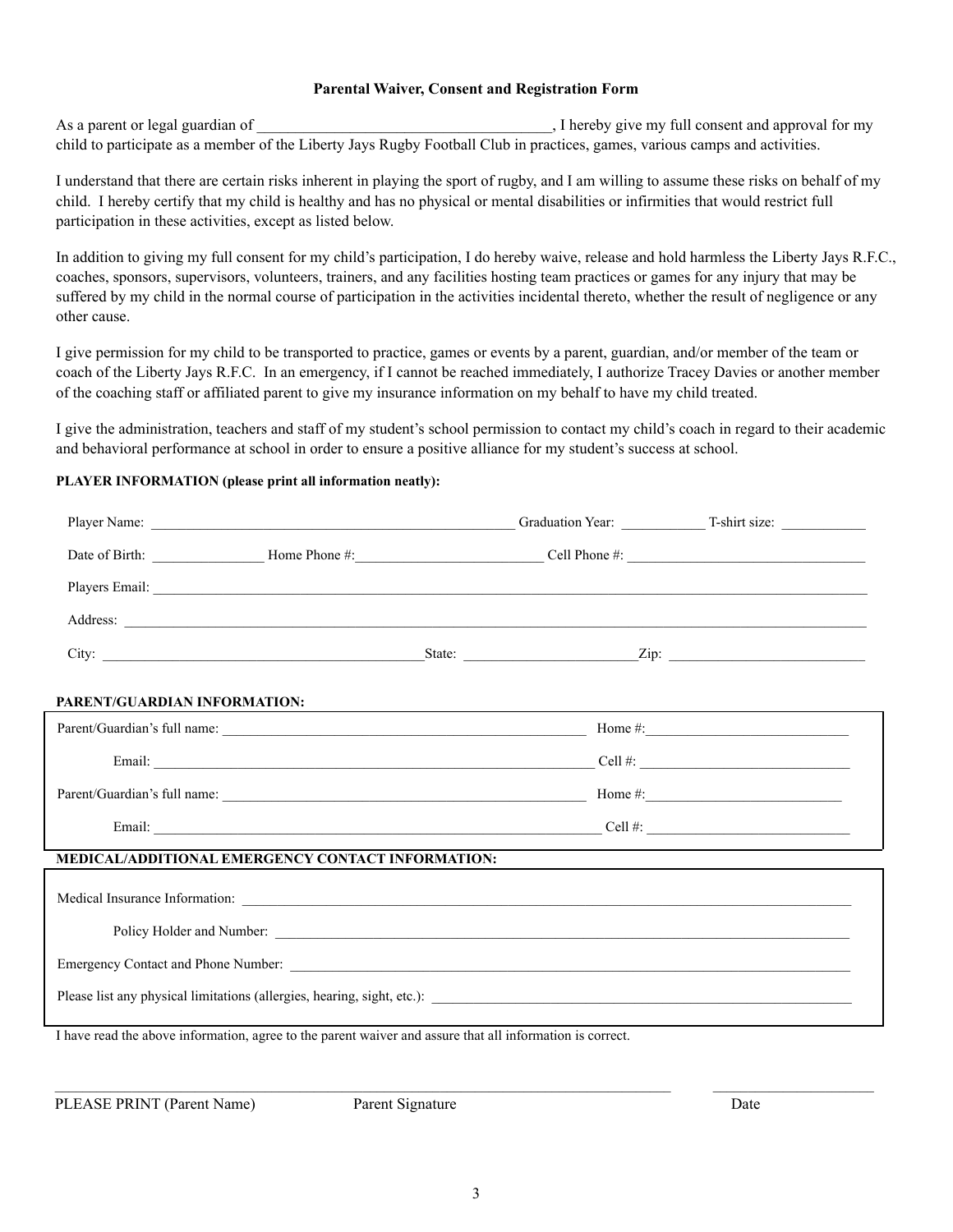## **Player Code of Conduct**

I agree to adhere to the following laws and regulations, always remembering the five Core Values of World Rugby; Discipline, Integrity, Passion, Solidarity and Respect.

I agree to conduct myself, both on and off the field, in a manner that reflects positively upon my sport, my teammates, and my coaches. I understand my behavior in school reflects how people perceive rugby and that my parents, coaches and school staff are in partnership to help me succeed on and off the field.

I agree to do my best in school and realize that if I am suspended (in-school or out-of-school), I forfeit my right to attend practice for those days I am suspended.

I also understand that if I am suspended out-of-school, I forfeit my right to attend practice and will not play in games while I am suspended, as well as the first game after my suspension has been lifted. I may forfeit my right to be a member of the team, including dues paid for membership, depending on the offense.

I understand that if I am expelled for disciplinary reasons from school, I forfeit my right to be a member of this club and I am not entitled to reimbursement of any money paid to be a member of this team.

I understand that if I participate in underage drinking, or if I am found to have consumed any illegal substances, I will be suspended from practice or games at the discretion of the coaching staff and I may forfeit my right to be a member of the team, including dues paid for membership, depending on the offense.

I realize that rugby is a competitive contact sport and with that comes the risk of injury. As a responsible member of this team, I realize that practice attendance is mandatory both for my safety and the safety of my teammates. I agree to notify my coach when I will not be able to attend or will be late to practice for whatever reason, prior to the missed practice.

I agree to do my best in my sport and respect those trying to help me. I agree to make every effort to be a team player and help others enjoy the sport. I understand that the coaches and volunteers who help with the team are here because they are dedicated to the success of the sport of rugby, me, and my teammates. I fully understand that disrespect to those coaches and volunteers or foul language of any kind will not be tolerated and can be grounds for suspension or removal from the team.

Most importantly, I agree to have fun and learn what I can about the sport of rugby.

I have read the laws and regulations of the Liberty Jays Rugby Football Club and do agree to follow them.

| <b>PERSON</b>                                                                                                                                                                                                                                                                                                                                                        | <b>PRINT NAME</b> | <b>SIGNATURE</b> | <b>DATE</b> |  |  |
|----------------------------------------------------------------------------------------------------------------------------------------------------------------------------------------------------------------------------------------------------------------------------------------------------------------------------------------------------------------------|-------------------|------------------|-------------|--|--|
| <b>PLAYER</b>                                                                                                                                                                                                                                                                                                                                                        |                   |                  |             |  |  |
| As a parent/guardian/coach of the above player, I will help my player understand sportsmanship, responsibility and<br>commitment to his/her team and community by being a role model to my player.<br>I also understand that my behavior and attitude reflects directly on this program and I will hold myself and my player<br>accountable to this code of conduct. |                   |                  |             |  |  |
| <b>PARENT</b>                                                                                                                                                                                                                                                                                                                                                        |                   |                  |             |  |  |
| <b>COACH</b>                                                                                                                                                                                                                                                                                                                                                         | T. S. Davies      |                  | Spring 2022 |  |  |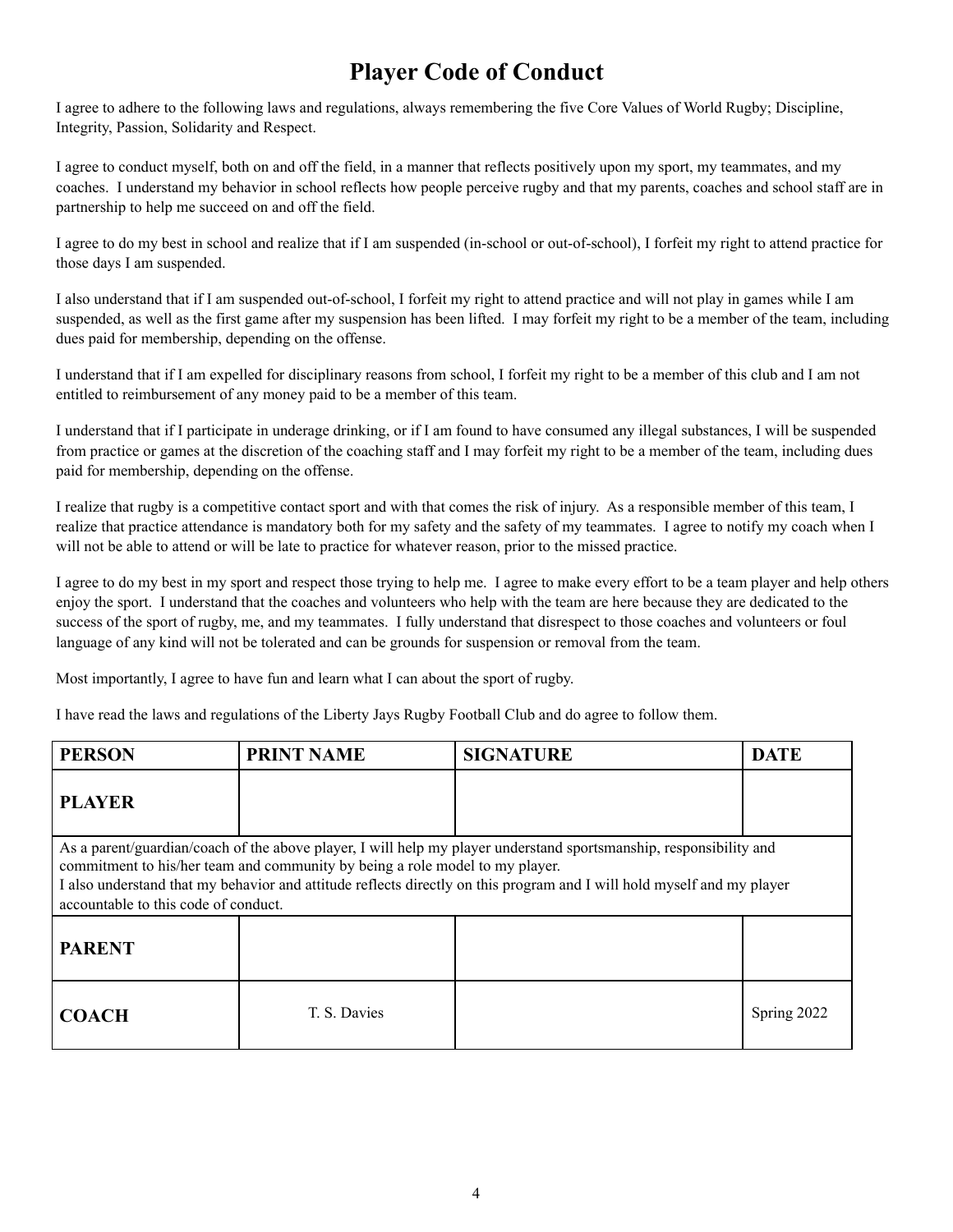## **2022 SPRING PAYMENT FORM PLEASE PRINT!**

**Player(s) Name:\_\_\_\_\_\_\_\_\_\_\_\_\_\_\_\_\_\_\_\_\_\_\_\_\_\_\_\_\_\_\_\_\_\_\_\_\_\_\_\_\_\_\_\_\_\_\_\_\_\_\_\_\_\_\_\_\_\_\_\_\_\_\_\_\_\_\_\_\_\_**

Name(s) on check:

## **Write Check to: BLUE JAY NATION Circle Method of Payment: Cash or Check (# )**

**● Please write player name on Memo line of Checks.**

| <b>Item</b>                                                                                                                              | <b>Price</b>                                            | Quantity                            | <b>Total per line</b>          |
|------------------------------------------------------------------------------------------------------------------------------------------|---------------------------------------------------------|-------------------------------------|--------------------------------|
| <b>USA Rugby Dues</b><br>(Please print a copy of<br>your MYRugby receipt,<br>and return to Coach<br>Davies for proof of<br>registration) | $$65 (+$<br>processing)<br><b>PAID</b><br><b>ONLINE</b> | https://usarugby.sportlomo<br>.com/ | https://usarugby.sportlomo.com |
| <b>Team Dues</b><br>(covers some team<br>expenses like team<br>registration and other<br>expenses incurred during<br>the season)         | \$50                                                    |                                     | $\mathbf S$                    |
| Team Rugby Shorts<br>(custom), required for<br>new players, optional for<br>returning players.                                           | \$27/pair                                               | <b>Size Waist</b>                   | $\mathbf S$                    |
| Team Socks (black)<br>(If your player already<br>has solid black soccer<br>socks, those are fine).                                       | \$6/pair                                                | <b>Shoe Size</b>                    | $\mathbb{S}$                   |
| <b>Total Payment</b>                                                                                                                     |                                                         |                                     | \$                             |

## **PAPERWORK DUE ASAP!**

If payment is an issue, please contact Coach Davies so that we can work out a payment plan and you will still be able to attend practice, just not do contact until your physical is submitted, you are registered with USA Rugby and your paperwork is in.

If we do not hear from you, we need these payment ASAP.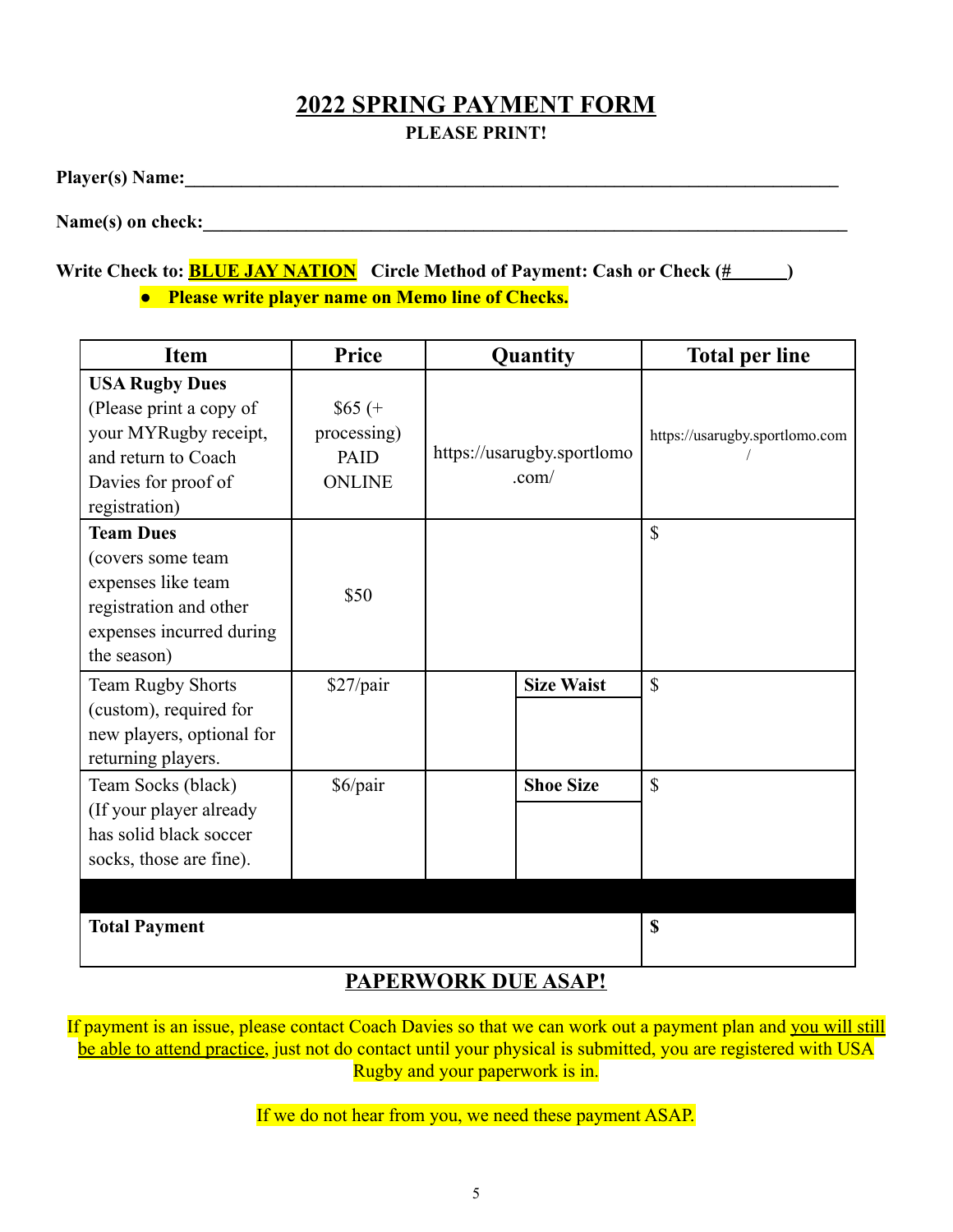# **Impact Test Directions**

Website- [www.impacttestonline.com/schools](http://www.impacttestonline.com/schools)

ID Code- 61FC481460

Launch Baseline

-Fill out Personal Information and you can SKIP ADDITIONAL DEMOGRAPHICS

-Read the directions and do your best

-When finished DO NOT PRINT, just close the browser

If you have questions please email [jared.sheets@lps53.org](mailto:jared.sheets@lps53.org)